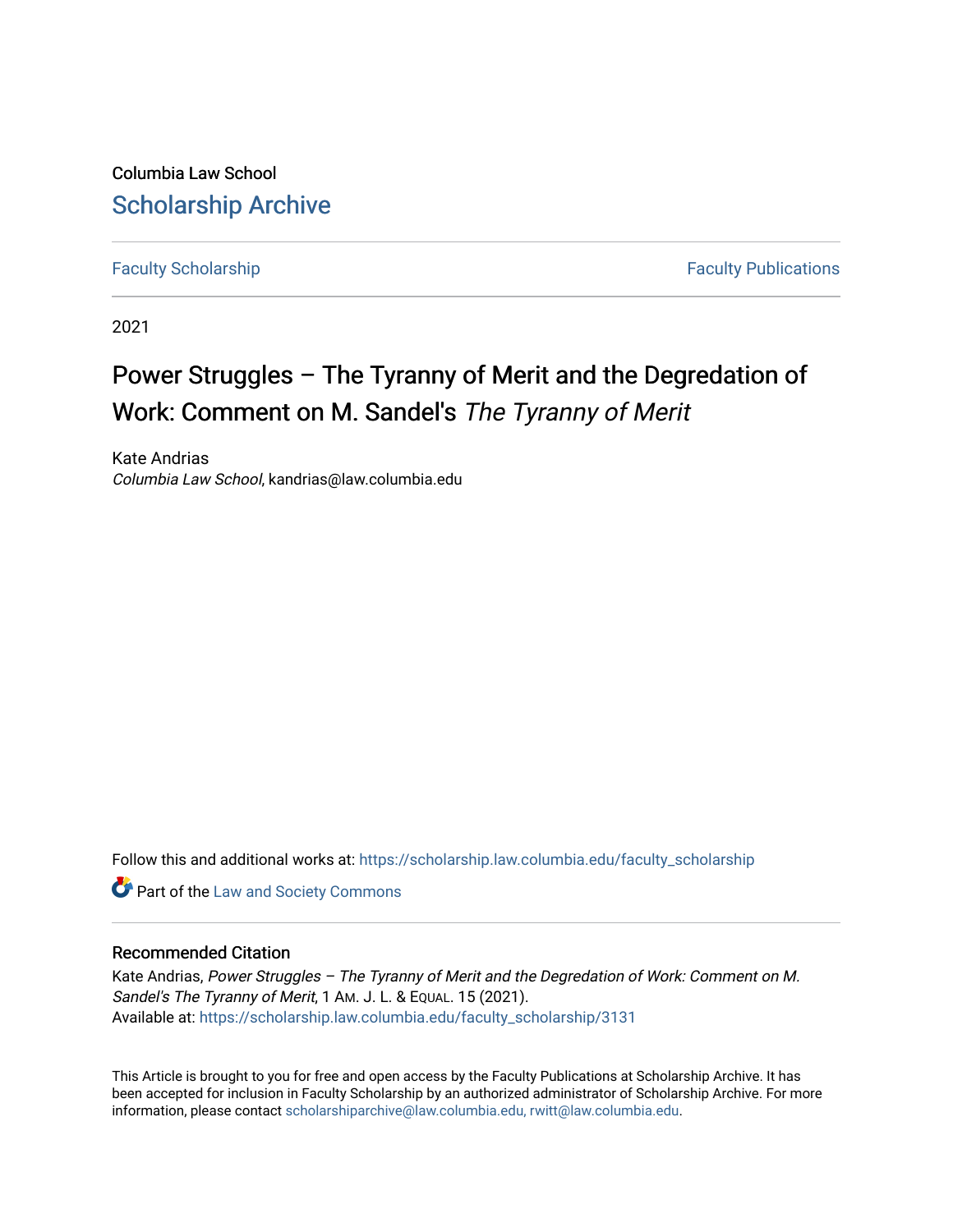## AMERICAN JOURNAL of LAW and EQUALITY

## POWER STRUGGLES—THE TYRANNY OF MERIT AND THE DEGRADATION OF WORK Comment on M. Sandel's The Tyranny of Merit

### Kate Andrias\*

The ideal of meritocracy is attractive: individuals obtain wealth, leadership roles, and social status based upon talent and hard work, rather than by virtue of their position in the aristocracy or their family connections. Sometimes framed as "equality of opportunity" or even "the American Dream," meritocracy has for decades garnered widespread popular support in the United States, becoming more embedded over time. Yet, mounting empirical evidence from social scientists demonstrates that our country is not really a meritocracy. Some wield massive advantages from the beginning; others, no matter how talented and hardworking, have little hope of obtaining a coveted spot at an Ivy League institution or even a decently paying job. $<sup>1</sup>$ </sup>

In The Tyranny of Merit: What's Become of the Common Good?, Michael Sandel argues that the commitment to meritocracy is at the core of our nation's problems.<sup>2</sup> In his view, meritocracy has unraveled our social bonds, produced resentment among nonelites, and even brought the nation to the brink of autocracy. Sandel is not the first to take issue with meritocracy. Several years back, Professor Lani Guinier, of Harvard Law School, focused

Author: \*Kate Andrias is a Professor of Law at Columbia Law School. She teaches and writes about constitutional law, labor and employment law, and administrative law, with a focus on problems of economic and political inequality. Her articles have been published in numerous books and journals, including the Supreme Court Review, the Yale Law Journal, the Harvard Law Review, the NYU Law Review, and the Texas Law Review.

<sup>1</sup> See, e.g., Michael D. Carr & Emily E. Wiemers, The Decline in Lifetime Earnings Mobility in the U.S.: Evidence from Survey-Linked Administrative Data 1–40 (Washington Center for Equitable Growth, 2016), [https://](https://equitablegrowth.org/wp-content/uploads/2016/05/carr_wiemers_2016_earnings-mobility1.pdf) [equitablegrowth.org/wp-content/uploads/2016/05/carr\\_wiemers\\_2016\\_earnings-mobility1.pdf](https://equitablegrowth.org/wp-content/uploads/2016/05/carr_wiemers_2016_earnings-mobility1.pdf); Raj Chetty, Nathaniel Hendren, Patrick Kline & Emmanuel Saez, Where Is the Land of Opportunity: The Geography of Intergenerational Mobility in the United States, 129 Q.J. Econ. 1553 (2014).

<sup>2</sup> See MICHAEL J. SANDEL, THE TYRANNY OF MERIT: WHAT'S BECOME OF THE COMMON GOOD? 17 (2020).

<sup>© 2021</sup> Kate Andrias. Published under a Creative Commons Attribution-NonCommercial-NoDerivatives 4.0 International license (CC BY-NC-ND).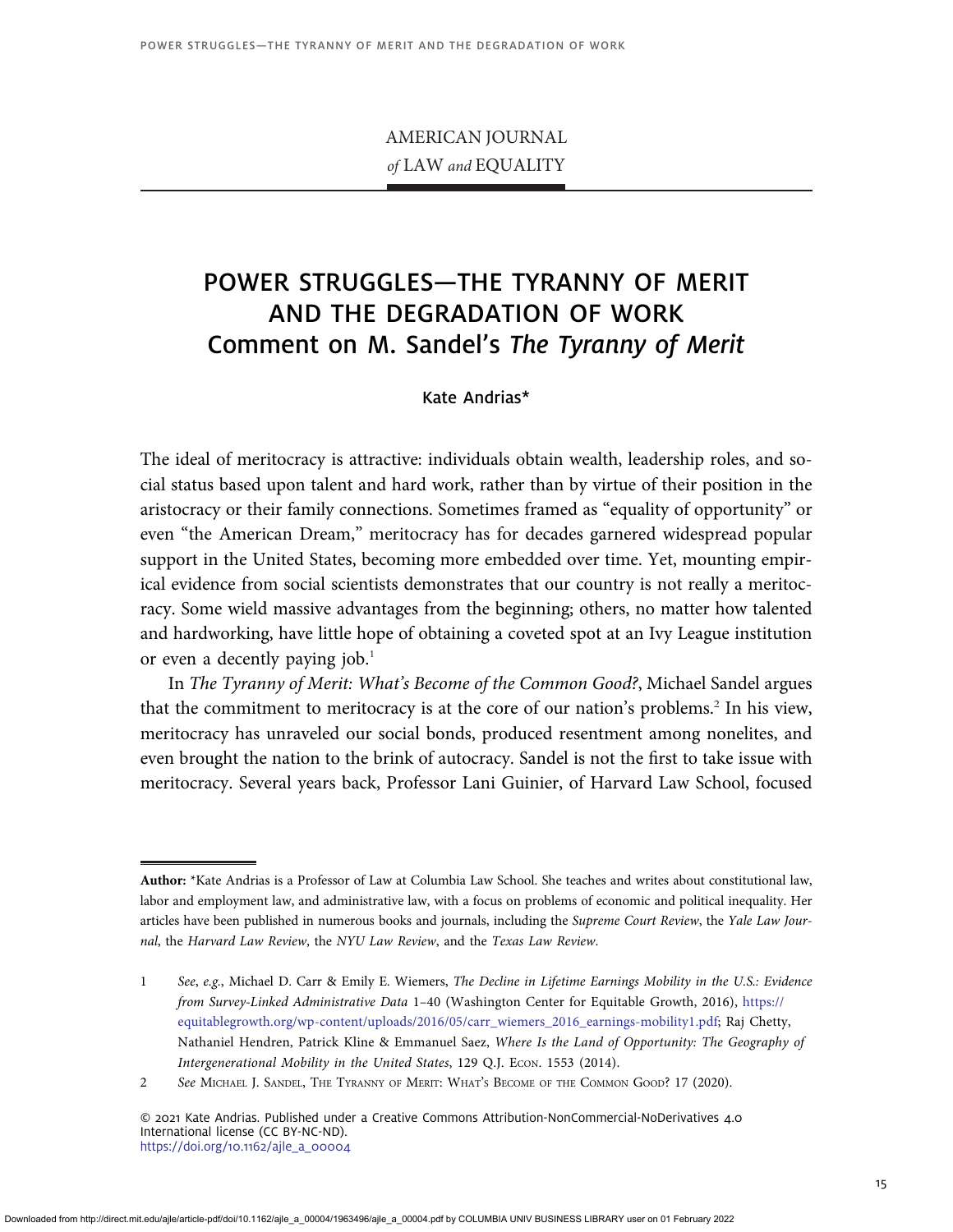on how universities that purport to recognize merit systematically advantage elites; she proposed to redefine educational merit to value democratic participation and collaboration.<sup>3</sup> Professor Daniel Markovits, of Yale Law School, more recently warned that the meritocracy leads to anxiety and stress for everyone, in part because the winners take so much, and the losers are left with so little.<sup>4</sup>

Sandel, however, offers perhaps the most forceful and compelling critique of meritocracy to date. The problem, in his view, is not just that some are given unfair advantage in developing their merit (although, of course, they are); or that, in practice, the wrong traits are valued as meritorious (although this is true as well); or even that meritocracy produces anxious winners and losers (although it does). Sandel contends that, even if perfected, meritocracy would fail, because it undermines the possibility of a common good.

Sandel shows that the very concept of meritocracy produces self-satisfied elites who "come to believe that they deserve their success,"<sup>5</sup> and who look down upon the less educated.<sup>6</sup> Even worse, Sandel demonstrates, meritocracy tells nonelites—ordinary workers—that they deserve their fate, that the work they do is a lesser contribution to the common good, and that they are less worthy of social recognition and esteem.<sup>7</sup> Meritocracy—and the devaluing of the worker thus diminishes "our capacity to see ourselves as sharing a common fate. It leaves little room for the solidarity that can arise when we reflect on the contingency of our talents and fortunes."<sup>8</sup> Ultimately, meritocracy leaves us incapable of pursuing a shared democratic project. In order to find our way to a "politics of the common good," Sandel argues, we must affirm the "dignity of work."<sup>9</sup> As he puts it, the crisis of the COVID-19 pandemic has highlighted the importance of "work performed by grocery store clerks, delivery workers, home care providers, and other essential but modestly paid workers,"<sup>10</sup> creating an opportunity to restore the dignity of work and "to seek a common good beyond the sorting and the striving."<sup>11</sup>

Sandel has accomplished a remarkable feat in pushing beyond arguments for a more perfect meritocracy and in elucidating the perniciousness of deeming some people fundamentally more meritorious than others. The book is an important and timely contribution to the national debate, considerably deepening existing critiques of meritocracy. Yet, the choice to focus on an abstract concept, even one as important as merit, leads to limitations

9 Id. at 6, 208.

11 Id. at 14–15.

<sup>3</sup> LANI GUINIER, THE TYRANNY OF THE MERITOCRACY: DEMOCRATIZING HIGHER EDUCATION IN AMERICA (2015).

<sup>4</sup> DANIEL MARKOVITS, THE MERITOCRACY TRAP: HOW AMERICA'<sup>S</sup> FOUNDATIONAL MYTH FEEDS INEQUALITY, DISMANTLES THE MIDDLE CLASS, AND DEVOURS THE ELITE (2019).

<sup>5</sup> SANDEL, supra note 2, at 5, 226.

<sup>6</sup> Id. at 95–96.

<sup>7</sup> Id. at 5, 198.

<sup>8</sup> Id. at 25.

<sup>10</sup> Id. at 213.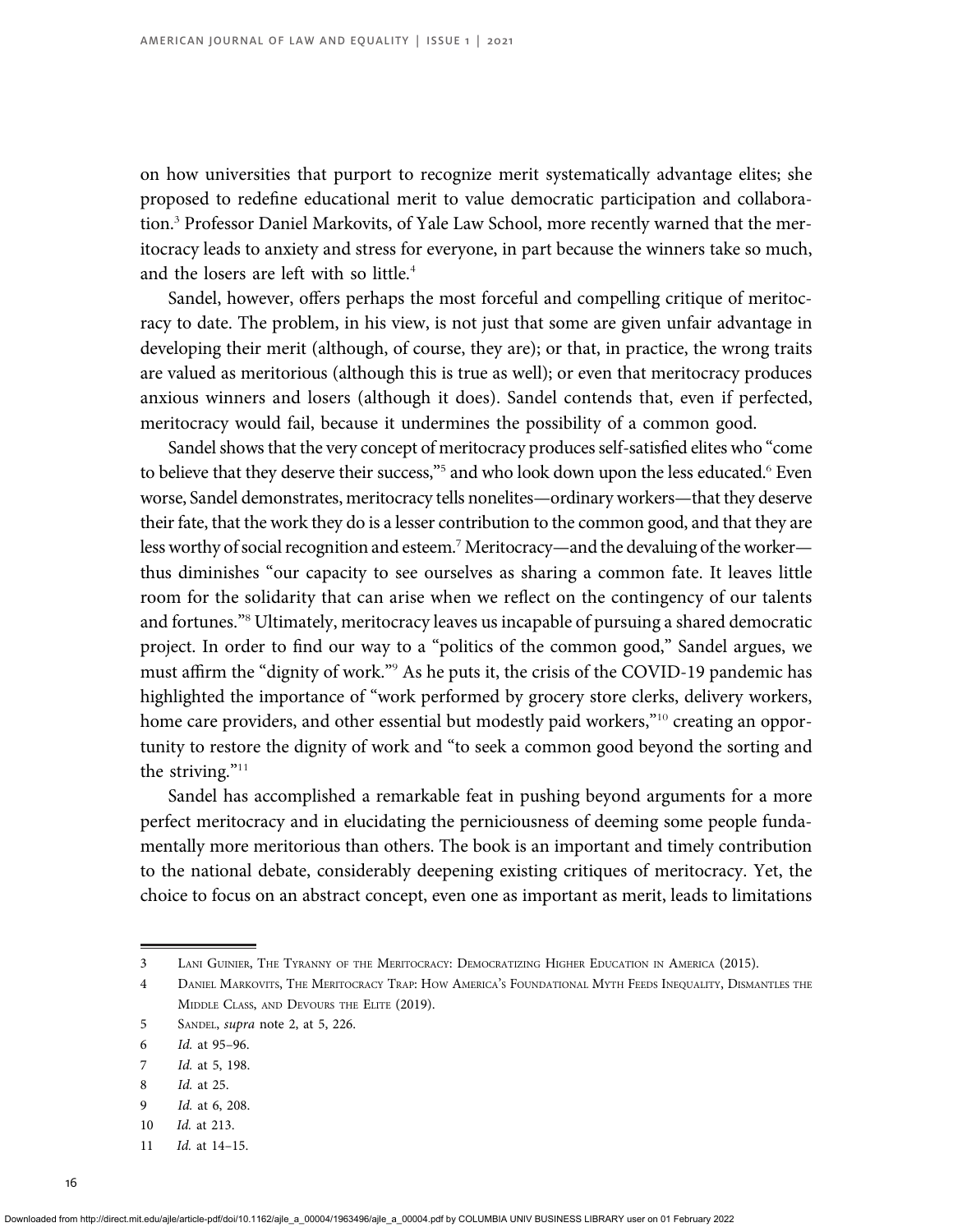in the book's analysis, for the problems facing the nation do not stem solely or primarily from an abstract idea, but also from institutionalized exercises of power. To understand how work came to be treated with so little dignity, and to envision a different reality, a richer account is needed: one that examines the collective efforts of workers to bring about dignity at work, the contrary efforts of powerful elites, and the racial and gender dimensions of these struggles.

Sandel harkens back to a better time for work and workers. He writes that "[f]rom the end of World War II to the 1970s, it was possible for those without a college degree to find good work, support a family, and lead a comfortable middle-class life."<sup>12</sup> Subsequent globalization, Sandel contends, brought great rewards to the well-credentialed, but it did little for most workers, particularly white, male workers whose wages have stagnated, who have dropped out of the labor force, and whose life expectancy and health have declined.<sup>13</sup> According to Sandel, the result of these dynamics is not only mounting economic and physical hardship, but the loss of social esteem for the worker, which then leads to resentment of elites and support of right-wing populist policies.<sup>14</sup>

All this is true. But the picture Sandel hastily paints of the elusive "comfortable middle class life" would benefit from an account of the struggle that produced that middle class life (for some) and then destroyed it (for almost all). Contrary to Sandel's suggestion, dignity was not bestowed on the autoworkers and steelworkers of the mid-twentieth century by the grace of the governing elites.<sup>15</sup> Rather, workers fought for it: in the first half of the twentieth century, they engaged in decades of mass protests and strikes, suffering injunctions, jail, and often violent repression by both employers and the State.<sup>16</sup> Only through their collective action did workers achieve higher wages, decent working conditions, and, ultimately, more dignified work.

Yet, industries dominated by African Americans were almost entirely excluded from the New Deal promise of dignified work, as was much of women's labor.<sup>17</sup> In the decades following World War II, people of color and women demanded that their work also be treated fairly. Recall the Memphis, Tennessee, sanitation strike during which Martin Luther

<sup>12</sup> Id. at 197.

<sup>13</sup> Id. at 197–202.

<sup>14</sup> Id. at 202–05.

<sup>15</sup> Id. at 29.

<sup>16</sup> CHRISTOPHER L. TOMLINS, THE STATE AND THE UNIONS: LABOR RELATIONS, LAW, AND THE ORGANIZED LABOR MOVEMENT IN AMERICA, 1880–1960, at 11–59 (1985); William E. Forbath, Law and the Shaping of the American Labor Movement, 102 HARV. L. REV. 1109, 1185–95 (1989); NICK SALVATORE, EUGENE V. DEBS: CITIZEN AND SOCIALIST 131–38, 148–50 (1982).

<sup>17</sup> IRA KATZNELSON, FEAR ITSELF: THE NEW DEAL AND THE ORIGINS OF OUR TIME 127–29, 161–94 (2013); ALICE KESSLER-HARRIS, IN PURSUIT OF EQUITY: WOMEN, MEN, AND THE QUEST FOR ECONOMIC CITIZENSHIP IN 20TH-CENTURY AMERICA 106 (2001).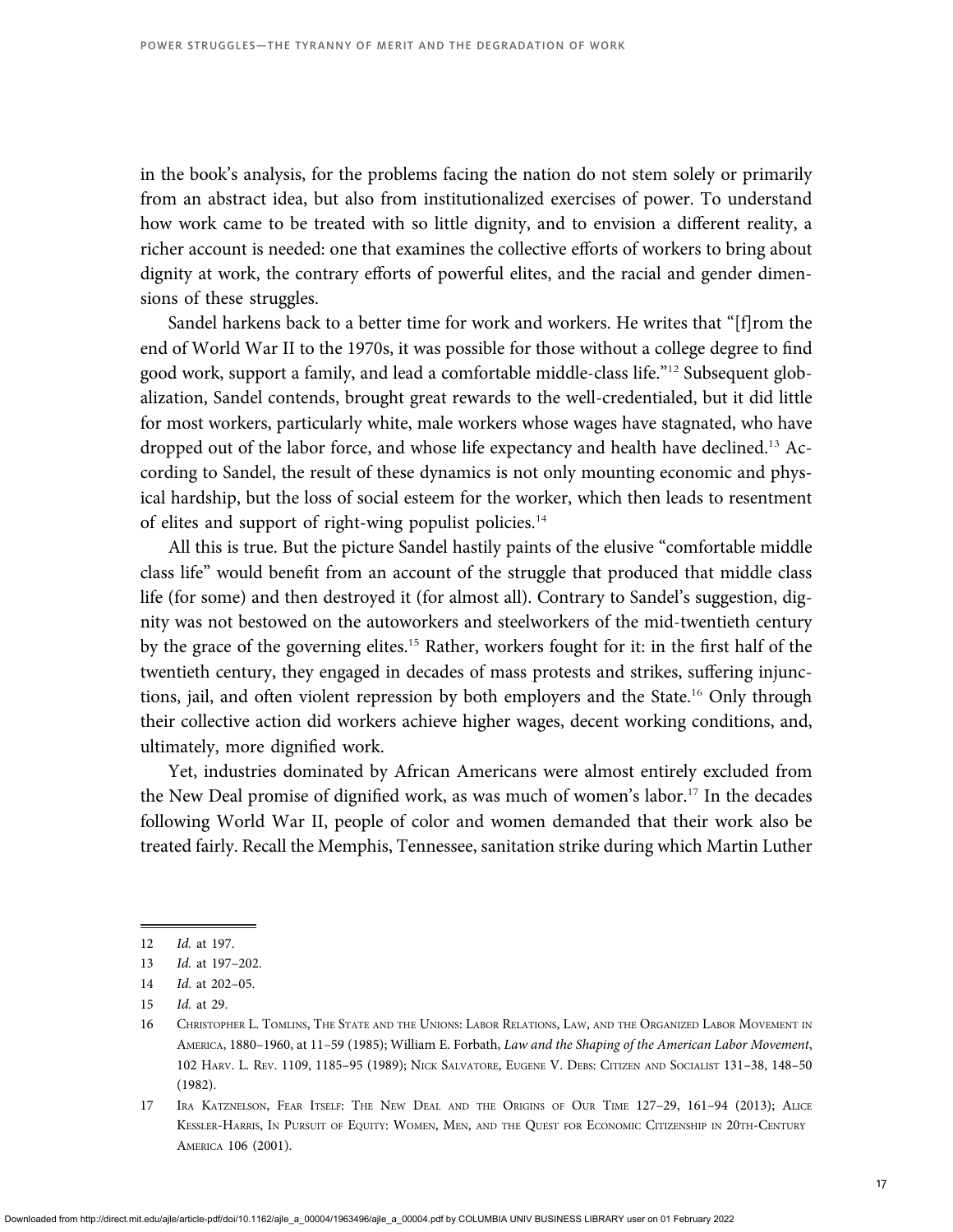King, Jr., was assassinated: "I am a Man," the strikers' signs read.<sup>18</sup> In Charleston, South Carolina, striking African American healthcare workers demanded "Human Dignity for Hospital Workers."<sup>19</sup> But to this day, agricultural and domestic work remain largely without the protections of the National Labor Relations Act, the Fair Labor Standards Act, and other labor laws that assure workers a measure of dignity on the job; care work remains woefully undercompensated; and the racial wealth gap is a chasm.

Meanwhile, the degradation of industrial work upon which Sandel focuses was not an accidental byproduct of elites' misplaced faith in education, technocracy, and market. Beginning in the 1970s, employers aggressively moved capital overseas and fissured employment relations, turning to subcontractors and independent contractors in a concerted effort to reduce labor costs, evade responsibility to their workers, and eliminate workers' collective voices in their jobs.<sup>20</sup> Workers fought to maintain their dignity: They held protests. They went on strike. They sought to engage in civic discussion about the implications of globalization and financialization. But they lost these battles—with legal and political elites frequently weighing in against them. Consider First National Maintenance  $v.$  NLRB, in which the Supreme Court held that employers need not bargain with unionized workers about whether to close operations.<sup>21</sup> Or the *MacKay Radio* doctrine, which allows workers to be permanently replaced, without any shred of dignity, for exercising their legally protected right to strike.<sup>22</sup> Or President Reagan's decision to replace the striking air traffic controllers in  $1981.^{23}$ 

To envision a world in which work is treated with dignity also requires a closer look at what work is like today. The lack of dignity afforded to contemporary workers goes far beyond the low wages and rising illness among the white working class that Sandel highlights. Most workers have no right to deliberate collectively over the terms and conditions under which they labor. Employers can change work assignments and schedules at any time and without explanation. They can monitor workers' every move using new technologies.

<sup>18</sup> DeNeen L. Brown, "I Am a Man": The Ugly Memphis Sanitation Workers' Strike that Led to MLK's Assassination, WASH. POST, Feb. 12. 2018, [https://www.washingtonpost.com/news/retropolis/wp/2018/02/12/i-am-a-man-the](https://www.washingtonpost.com/news/retropolis/wp/2018/02/12/i-am-a-man-the-1968-memphis-sanitation-workers-strike-that-led-to-mlks-assassination/) [-1968-memphis-sanitation-workers-strike-that-led-to-mlks-assassination/.](https://www.washingtonpost.com/news/retropolis/wp/2018/02/12/i-am-a-man-the-1968-memphis-sanitation-workers-strike-that-led-to-mlks-assassination/)

<sup>19</sup> Adam Parker, Local Hospital Workers' Courage Changed Workplaces Forever, Post & Courier, Sept. 30, 2013, [https://www.postandcourier.com/archives/local-hospital-workers-courage-changed-workplaces-forever/article](https://www.postandcourier.com/archives/local-hospital-workers-courage-changed-workplaces-forever/article_06e8c27e-6362-5734-9f68-60452286c0d7.html) [\\_06e8c27e-6362-5734-9f68-60452286c0d7.html](https://www.postandcourier.com/archives/local-hospital-workers-courage-changed-workplaces-forever/article_06e8c27e-6362-5734-9f68-60452286c0d7.html); see also LEON FINK & BRIAN GREENBERG, UPHEAVAL IN THE QUIET ZONE: 1199/SEIU AND THE POLITICS OF HEALTHCARE UNIONISM (2d ed. 2009).

<sup>20</sup> See Kate Andrias, The New Labor Law, 126 YALE L.J. 2, 21–32 (2016); JEFFERSON COWIE, CAPITAL MOVES: RCA'<sup>S</sup> SEVENTY-YEAR QUEST FOR CHEAP LABOR 2 (1999); DAVID WEIL, THE FISSURED WORKPLACE: WHY WORK BECAME SO BAD FOR SO MANY AND WHAT CAN BE DONE TO IMPROVE IT 10 (2014).

<sup>21 452</sup> U.S. 666 (1981).

<sup>22</sup> NLRB v. Mackay Radio & Tel. Co., 304 U.S. 333 (1938).

<sup>23</sup> JOSEPH A. MCCARTIN, COLLISION COURSE: RONALD REAGAN, THE AIR TRAFFIC CONTROLLERS, AND THE STRIKE THAT CHANGED AMERICA (2011).